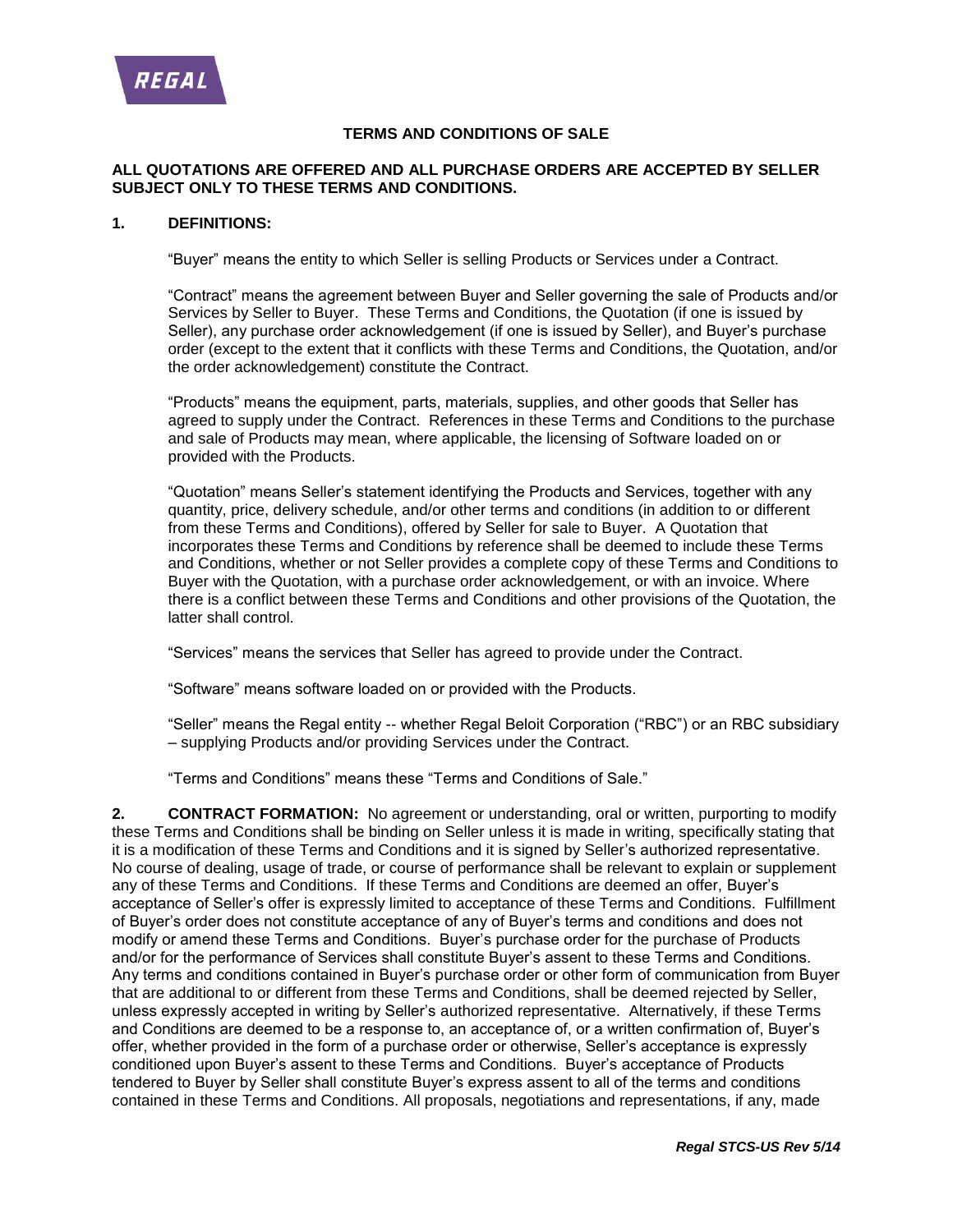prior to or with reference hereto are hereby superseded by these Terms and Conditions. References in this Section to "these Terms and Conditions" shall be deemed to mean these Terms and Conditions and Seller's Quotation, if Seller has issued a Quotation.

**3. ACCEPTANCE OF PURCHASE ORDERS:** No Buyer purchase order shall be binding on Seller until accepted in writing by Seller, and Seller shall have no liability to Buyer with respect to purchase orders that are not accepted. Shipment against a purchase order shall be deemed to constitute Seller's acceptance thereof, subject to these Terms and Conditions. All purchase orders shall be subject to these Terms and Conditions, whether or not the purchase orders so state. Purchase orders accepted by Seller may not be cancelled or modified by Buyer without the prior written consent of Seller.

**4. QUOTATIONS:** Quotations shall expire and shall be void thirty (30) days from date of the Quotation, unless otherwise specified in the Quotation. The Quotation may be modified or withdrawn by Seller at any time before Seller's receipt of Buyer's conforming acceptance.

# **5. PRICES; PRICE CHANGES:**

**(a) Products.** The price of the Products sold pursuant to the Contract shall be as set forth in the Quotation. If price is not specified in the Quotation, price shall be based upon Seller's prices in effect at the time of shipment. Published prices are for Products of Seller's current standard design and constructed of standard materials. Variation from the standard design and/or materials requires special pricing. Seller reserves the right at any time, and without incurring any obligation, to discontinue the manufacture of any model, to withdraw products from sale, to make changes in design, and/or to add improvements to products. Price also shall be based on freight rates in effect at the time of shipment. Where applicable, in the event of an increase in the applicable freight rates before the shipment of Products, such changes will be for the account of Buyer. Price advances, discounts, extras and other terms and conditions are subject to change without notice. Unless otherwise provided in the Quotation, price is based on delivery in accordance with the "Delivery" section below. Prices include Seller's standard packing.

**(b) Services.** Services prices are based on normal business hours (8 AM to 5 PM Monday through Friday). Overtime and Saturday hours will be billed at one and one half (1.5) times the normal business hour hourly rate. Sunday hours will be billed at two (2) times the normal business hours hourly rate; holiday hours will be billed at three (3) times the normal business hours hourly rate.

**6. TAXES, DUTIES AND FEES:** Seller shall be responsible for taxes measured on Seller's net income based upon performance of, or payment for, work under the Contract ("Seller Taxes"). Buyer shall be responsible for all other taxes, duties, fees or other charges of any kind (including, but not limited to any manufacturer's tax, retailers' occupation tax, use tax, sales tax, excise tax, duty, custom, inspection or testing fee, value added tax, or any other tax, fee or charge of any nature whatsoever) imposed by any governmental authority against Buyer, Seller or Seller's suppliers and/or contractors, based upon the Contract between Seller and Buyer. In the event Seller is required to pay any such tax, fee or charge, regardless whether such tax, fee or charge is imposed before or after Seller's delivery of the Products and/or Buyer's payment under the Contract, Buyer shall reimburse Seller therefor. In lieu of such reimbursement, Buyer shall provide Seller, at the time the order is submitted, with an exemption certificate or other document acceptable to the authority imposing such tax, fee or charge. If Seller's prices include any taxes, duties or fees (other than Seller Taxes), any change in such taxes, duties and/or fees shall be the basis for a price adjustment.

## **7. TERMS OF PAYMENT:**

**(a) Terms.** Terms of payment are cash in full, without set-off or discount, in U.S. dollars, and by wire transfer, no later than thirty (30) days from date of invoice.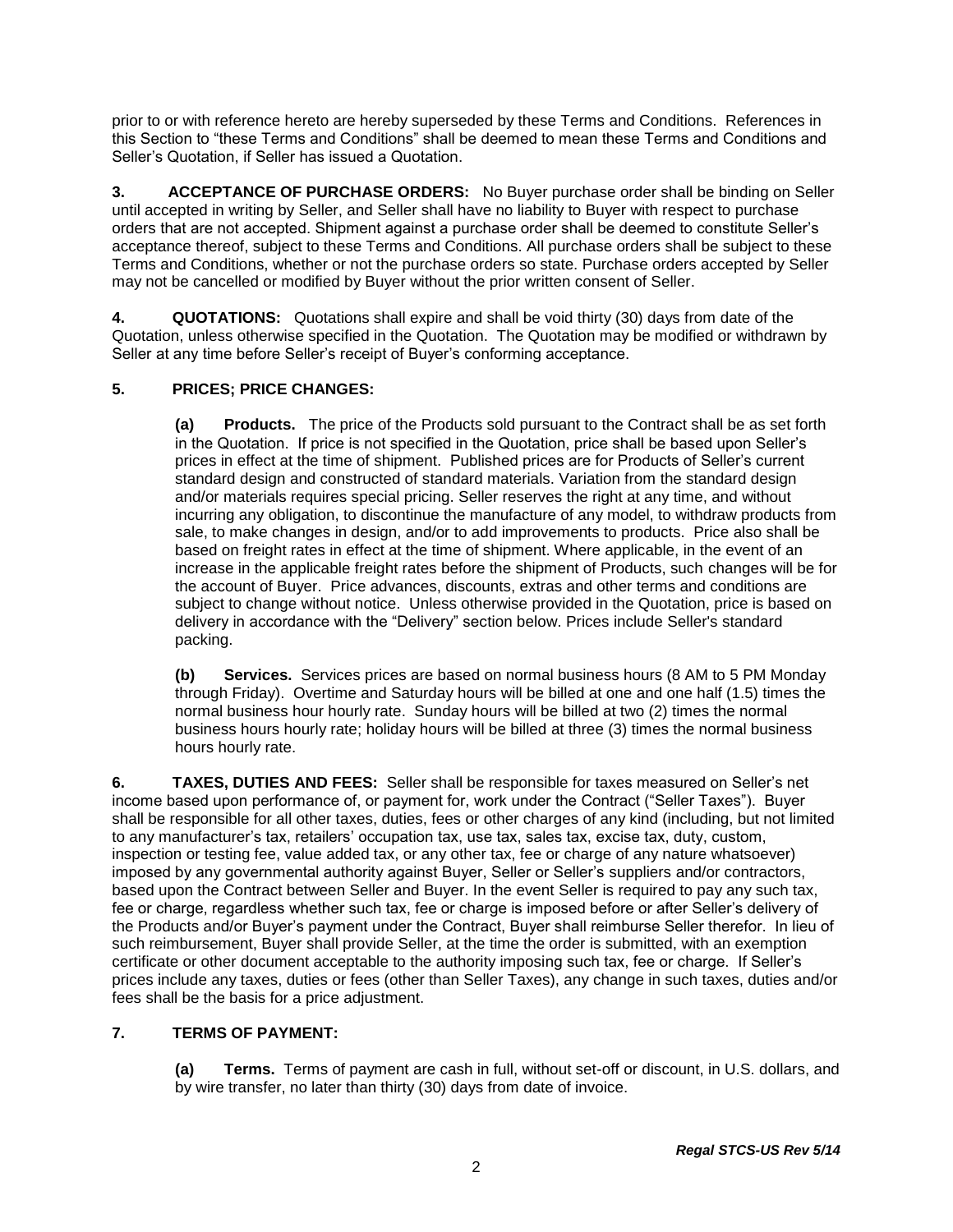**(b) Payment Default.** If Buyer defaults in any payment when due, or in the event that any voluntary or involuntary bankruptcy or insolvency proceedings involving Buyer are initiated by or against Buyer, then the whole Contract price shall immediately become due and payable upon demand, or Seller, at its option and without prejudice to its other lawful remedies, may defer delivery or cancel the Contract. Where delivery is deferred and Seller does not demand immediate payment of the full Contract price, pro-rata payments shall become due as shipments are made.

**(c) Buyer Financial Condition.** If, during the period of performance of the Contract, the financial condition of Buyer is determined by Seller not to justify the terms of payment specified, Seller may demand full or partial payment in advance before proceeding with the work, or satisfactory security or guarantees that invoices will be promptly paid when due, or, at its option, without prejudice to other lawful remedies, may defer delivery or cancel the Contract.

**(d) Delay.** If delivery is delayed by Buyer, which delay must be consented to by Seller, Seller may store the Products in accordance with subsection 8(e) "Storage" below and Seller may submit a new estimate of cost for completion based on prevailing conditions. Payments shall become due from the date on which Seller is prepared to deliver the Products and storage shall be the Buyer's risk and expense as provided in subsection 8(g) "Storage" below. If manufacture is delayed by Buyer for any cause, a partial payment based upon the proportion of the order completed shall become due from the date on which Seller is notified of the delay.

**(e) Late Payment Charge.** Buyer shall pay a late payment charge on all amounts not paid in full when due at the rate of one and one half percent (1.5%) per month or at the maximum legally permissible rate, whichever is lower.

**(f) Exceptions.** Supplement A to these Terms and Conditions lists Seller business units for which payment terms vary from payment terms set forth in this Section 7.

## **8. DELIVERY; TITLE TRANSFER; RISK OF LOSS/DAMAGE:**

**(a) Delivery – U.S. Buyer.** For sales in the U.S. that do not involve export from the U.S., Seller shall deliver Products to Buyer EXW Seller's U.S. point of shipment (Incoterms® 2010). The point of shipment shall be the shipping dock of Seller's factory, warehouse or other facility that Seller designates as its discretion as point of shipment from time to time.

## **(b) Sales Involving Exports from U.S.**

- **(1) Delivery -- U.S. Buyer; Subsequent Drop Shipment to Location Outside U.S.** For sales, in the U.S. to a U.S. Buyer, which involve drop shipment at Buyer's request and/or on Buyer's behalf, to a location outside the U.S., Seller shall deliver the Products to Buyer EXW Seller's U.S. point of shipment (Incoterms® 2010). The point of shipment shall be the shipping dock of Seller's factory, warehouse or other facility that Seller designates at its discretion as its point of shipment from time to time. Buyer is responsible for all transportation charges incurred after delivery of the Products to the carrier or Buyer at the point of shipment and shall reimburse Seller for any transit insurance or freight pre-paid for the Products by Seller. Buyer shall bear the risk of loss and/or damage in transportation. Buyer is responsible for filing any export documents required for export from the U.S.
- **(2) Delivery – Non-U.S. Buyer; Routed Export Transactions.** For sales in the U.S. to a non-U.S. Buyer, Seller shall deliver Products to Buyer's freight forwarder EXW Seller's U.S. point of shipment (Incoterms<sup>®</sup> 2010). The point of shipment shall be the shipping dock of Seller's factory, warehouse or other facility that Seller designates at its discretion as its point of shipment from time to time. In a "Routed Export Transaction," as defined in the U.S. Census regulations, 15 CFR Section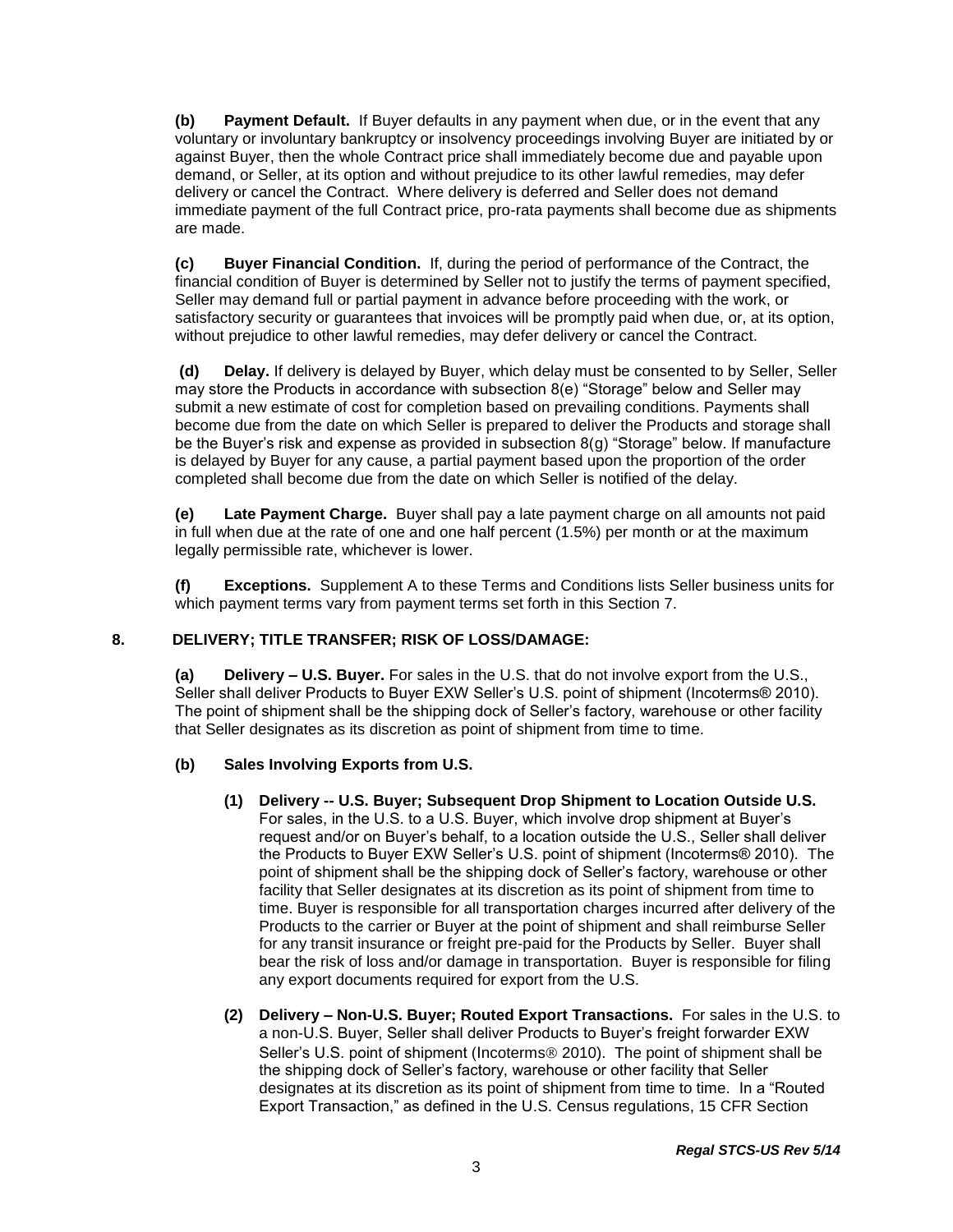30.3, where Buyer is a non-U.S. entity, Buyer shall authorize Buyer's designated freight forwarder or Seller to facilitate the export of the Products from the U.S. and to prepare and file export documentation with respect to such export transaction (hereafter, to "*Facilitate the Export*"). If Buyer authorizes its designated freight forwarder to *Facilitate the Export*, Buyer's freight forwarder shall provide Seller with a copy of the final export documentation and proof of filing. If Buyer authorizes Seller to *Facilitate the Export*, Buyer shall cause Buyer's freight forwarder to provide Seller the information needed by Seller to *Facilitate the Export*. Buyer shall give timely notice to Seller identifying whom it has designated to *Facilitate the Export*.

**(c) Delivery Dates.** Delivery dates are approximate, are not guaranteed and are based upon prompt receipt by Seller from Buyer of all necessary shipping and other information. Seller may deliver in advance of the delivery schedule. Seller reserves the right to make delivery in installments, with all installments to be separately invoiced and paid for by Buyer when due per invoice, without regard to subsequent deliveries. Delivery of the Products to a commercial carrier at the shipping point shall constitute delivery to Buyer.

**(d) Title Transfer.** Title to Products shall pass to Buyer upon the earlier of delivery of the Products to the carrier or Buyer at the point of shipment in accordance with subsection (a) above, except that, for Routed Export Transactions, title shall transfer to Buyer upon delivery to Buyer's designated freight forwarder. Subject to applicable law, Seller, upon notice to Buyer, may retain title to the Products until such time as Seller receives payment in full from Buyer. Title to Software shall not pass to Buyer and is subject to the applicable license.

**(e) Risk of Loss/Damage.** Risk of loss and/or damage shall pass to Buyer upon delivery in accordance with subsection (a) above, except that, for Routed Export Transactions, risk of loss and/or damage shall pass upon delivery of the Products to Buyer's designated freight forwarder.

**(f) Delivery by Seller's Carrier.** Where the parties agree that delivery shall be made at a location other than Seller's point of shipment, where Seller will deliver using its carrier or Seller's privately owned or leased trucks, unloading at the agreed location shall constitute delivery to Buyer. Freight and handling charges by Seller may not reflect actual freight charges prepaid to the carrier by Seller due to incentive discounts earned by Seller based upon Seller's aggregate volume of freight tendered to a carrier or when a carrier must be used which charges a rate which is different than the rate upon which Seller's freight and handling charges were based. When shipments are delivered in Seller's privately owned or leased trucks, Buyer will be charged an amount approximating the prevailing common carrier rate.

**(g) Storage.** In the event that Buyer is unable to accept delivery of the Products at time of shipment, Seller shall invoice Buyer for the full purchase price as if shipment had been made and: (i) if Seller is able to store such Products in its own facilities, Buyer will pay Seller the reasonable handling and storage charges for the period of such storage, or (ii) if Seller is unable to store such goods at its own facility, Seller reserves the right to arrange handling and storage in a suitable bonded warehouse for Buyer at Buyer's expense. In cases where handling and storage become necessary, it shall be Buyer's responsibility to notify Seller when shipment is to be made. Seller will make necessary arrangements for shipment at Buyer's expense.

## **9. EXCUSABLE DELAYS; FORCE MAJEURE:**

**(a) Excuse of Performance.** Seller shall not be liable for any ordinary, incidental, or consequential loss or damage as a result of Seller's delay in or failure of delivery, or installation of Products or performance of Services due to (i) any cause beyond Seller's reasonable control, (ii) an act of God, act of Buyer, embargo or other government act, authority, regulation or request, fire, theft, accident, strike, slowdown or other labor disturbance, war, armed conflict, act or threat of terrorism, riot, epidemic, delay in transportation, or (iii) inability to obtain necessary labor, materials, components, or facilities. Should any of the aforementioned events occur,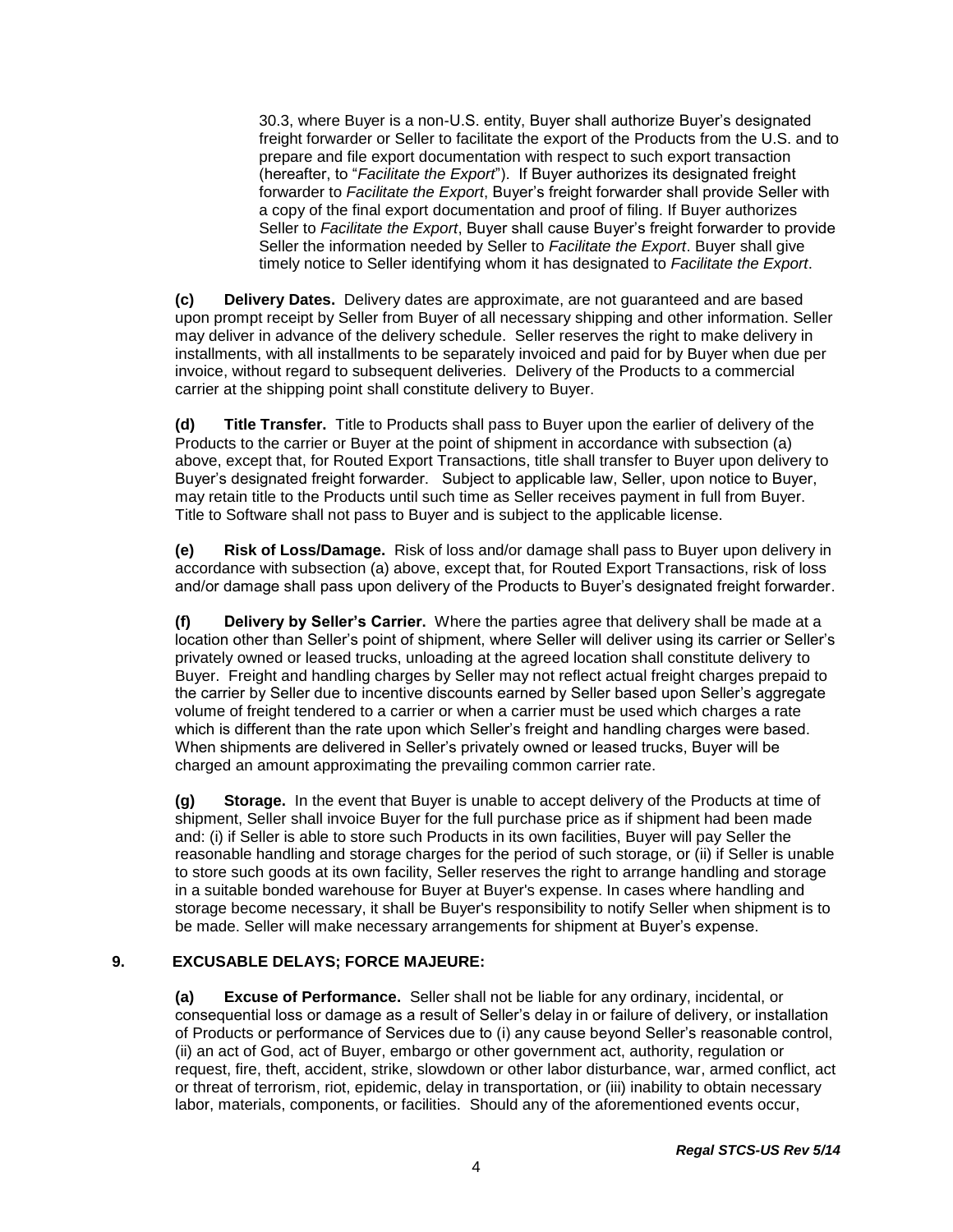Seller, at its option, may cancel Buyer's order with respect to any undelivered Products or incomplete Services or extend the delivery date for a period equal to the time lost because of delay. Notice of such election shall be given promptly to Buyer. In the event Seller elects to so cancel the Contract, Seller shall be released of and from all liability for failure to deliver the Products or to perform the Services, including, but not limited to, any and all claims on behalf of Buyer for lost profits, or any other claim of any nature which Buyer might have. If shipping or progress of the work is delayed or interrupted by Buyer, directly or indirectly, Buyer shall pay Seller for all additional charges resulting therefrom.

**(b) Allocation.** If Seller determines that its ability to meet the demand for products, including the Products, or to obtain labor, materials, components or facilities is hindered, limited or made impracticable due to causes set forth in subsection (a) above, Seller may allocate its available supply of products, including the Products, among itself and its purchasers on such basis as Seller determines to be equitable without liability for any failure of performance which may result therefrom.

### **10. LIMITED WARRANTY**.

### **(a) Scope and Period.**

- **(1) Products.** Seller warrants that the Products shall be delivered free from defects in material, workmanship and title and shall conform to Seller's specification agreed upon in a written and signed agreement by Buyer and Seller, if applicable, for the Products. This warranty shall expire twelve (12) months from first use of the Product or eighteen (18) months from date of manufacture of the Product, whichever occurs first.
- **(2) Repaired and/or Replaced Products and/or Parts of Products.** Seller warrants that the repaired or replaced Products or parts of Products shall be delivered free from defects in material, workmanship and title. In the case of repaired or replaced Products or parts of Products comprising warranty remedies for Products, this warranty shall expire upon expiration of the warranty period applicable to the Products originally supplied by Seller. In the case of other repaired or replaced Products or parts of Products, this warranty shall expire twelve (12) months from the date of repair or manufacture of the Products or parts of the Products.
- **(3) Services.** Seller warrants that the Services shall be performed in a competent and diligent manner in accordance with any mutually agreed specification. This warranty shall expire ninety (90) days from the date of completion of such Services.
- **(4) Software.** Seller warrants that the Software shall execute, at time of delivery, in accordance with the specification agreed upon in a written and signed agreement by Buyer (as licensee) and Seller (as licensor) when properly installed in the Products. The warranty shall expire six (6) months from date of manufacture of the first Product in which the Software is loaded.
- **(5) Applicability.** This warranty shall apply to any Products and/or Software bought, acquired, and/or used by an entity that, or person who, acquires the Products and/or Software from Buyer (a "Transferee"), except that any claim made against Seller pursuant to this warranty shall be made by Buyer only. Seller shall not be bound by this Section 10 to satisfy a claim under this Section made against Seller by a Transferee, whether such Transferee is a direct or indirect Transferee of Buyer, Buyer shall provide any Transferee of a Product or Software written conspicuous notice of Sections 10 and 11 hereof.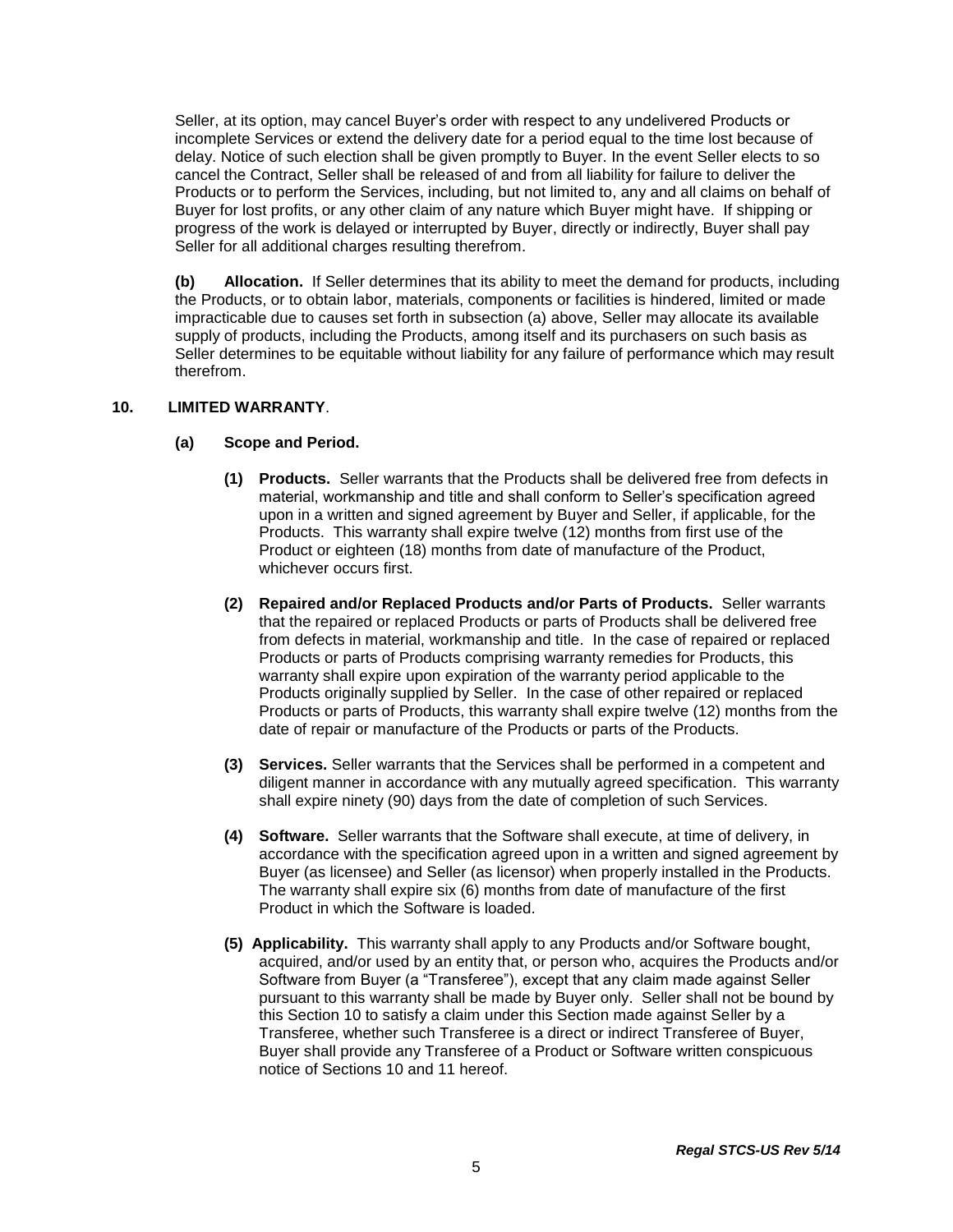**(6) Exceptions.** Supplement B to these Terms and Conditions lists Seller Products, parts, Services and Software for which Seller's warranties vary from the warranties set forth in this subsection 10(a).

## **(b) Remedies**.

- **(1) Products.** If, prior to expiration of the warranty period set forth in subsection 10(a)(1), above, any Products shall be proved to Seller's satisfaction to be defective or nonconforming with the warranty set forth therein, Seller will repair or replace such defective Products or components thereof, FCA Seller's factory, warehouse or other facility that Seller designates at its discretion as point of shipment from time to time (Incoterms® 2010), or will refund or provide Buyer with a credit in the amount of the purchase price paid therefor by Buyer, at Seller's sole option. Buyer's exclusive remedy and Seller's sole obligation under this warranty shall be limited to such repair or replacement, FCA factory, warehouse or other facility that Seller designates at its discretion as point of shipment from time to time (Incoterms® 2010), or refund or credit by Seller, and shall be conditioned upon Seller's receiving written notice of any defect and/or nonconformance within a reasonable period of time, but in no event more than thirty (30) days, after it was discovered or by reasonable care should have been discovered. All claims not made in writing and received by Seller within such thirty (30) day period shall be deemed waived. In no event shall Seller's liability for such defective or nonconforming Products exceed the purchase price paid by Buyer for such Products. With prior approval from Seller, Buyer shall return the alleged defective Product or part, freight prepaid, for Seller's inspection, and no other Products shall be returned to any Seller office, factory, warehouse, authorized service center or other facility, without Seller's written consent.
- **(2) Repaired and/or Replacement Products and/or Parts of Products.** If prior to the expiration of the applicable warranty period set forth in subsection 10(a)(2) above, any replacement Products and/or parts of Products shall be proved to Seller's satisfaction to be defective or nonconforming with the warranty set forth therein, the remedy set forth in subsection 10(b)(1) above shall apply to such replacement Products and/or parts of Products.
- **(3) Services.** If, prior to expiration of the warranty period set forth in subsection 10(a)(3), above, any Services shall be proved to Seller's satisfaction to be nonconforming with the warranty set forth therein, Seller will re-perform such nonconforming Services. If the Services cannot be re-performed, Seller, at its option, shall refund or credit monies paid by Buyer for such nonconforming Services.
- **(4) Software.** If, prior to expiration of the warranty period set forth in subsection 10(a)(4) above, (i) Buyer provides, in writing, a complete description of the claimed nonconformance in the Software, and (ii) the Software is proven to Seller's satisfaction to be so nonconforming with the warranty set forth therein, Seller will correct the nonconformance by, at its option: (i) modifying or making available to Buyer instructions for modifying the program causing such nonconformance, or (ii) making available a corrected or replacement program FCA Seller's factory, warehouse or other facility that Seller designates at its discretion as point of shipment from time to time (Incoterms® 2010).
- **(c) Exclusions**  The warranties set forth in this Section 10 do not cover:
	- (1) shipping expenses to and from Seller's office, factory, warehouse, authorized service center or other destination designated by Seller for repair or replacement of defective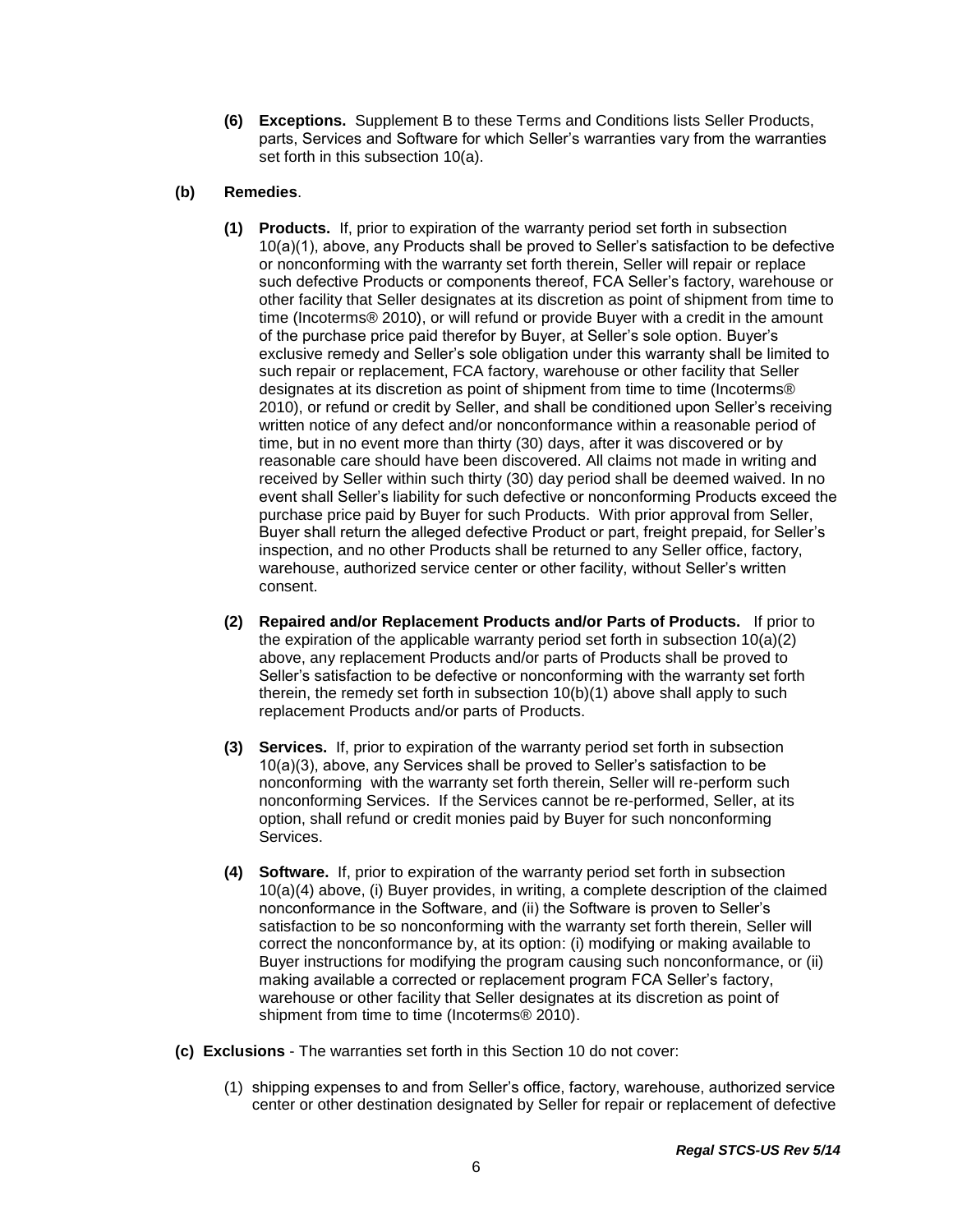Products or any tax, duty, custom, inspection or testing fee, or any other charge of any nature related thereto;

- (2) costs of removing defective Products from, and/or disassembling, equipment in which Products are assembled or reinstalling Products and/or reassembling such equipment, or testing repaired or replaced Products and/or the equipment;
- (3) field service travel and living costs and expenses;
- (4) Products subjected to abuse, neglect, negligence, misuse, misapplication, accident, damages by circumstances beyond Seller's control, improper installation (if by anyone other than Seller), improper operation (including, but not limited to, operation in excess of rated capacity or otherwise not in accordance with installation, maintenance, or operating instructions or requirements) improper maintenance, improper storage, and/or any other than normal use or service;
- (5) Products maintained, serviced, repaired or altered by anyone other than Seller or Seller's authorized service agencies;
- (6) Products and/or parts not manufactured by Seller; for Products furnished by Seller, but manufactured by others, Seller will assign to Buyer the written warranty, if any, of the manufacturer, if assignment is reasonably practicable; however, Seller does not adopt or guarantee or represent that the manufacturer will comply with any of the terms of the warranty of such manufacturer; but, in no event shall Seller's obligations be greater than those provided under Seller's warranty set forth in this Section 10; and/or
- (7) failures of the Software to be interruption-free or error-free or to meet Buyer's or any other party's requirements; and, problems caused by use of the Software in conjunction with third-party software, hardware, or products.

**(d) DISCLAIMER: THE FOREGOING WARRANTIES ARE IN LIEU OF ALL OTHER EXPRESS AND IMPLIED WARRANTIES, ARISING BY OPERATION OF LAW OR OTHERWISE, INCLUDING, WITHOUT LIMITATION, THE IMPLIED WARRANTIES OF MERCHANTABILITY AND FITNESS FOR A PARTICULAR PURPOSE, WHETHER OR NOT THE PURPOSE OR USE HAS BEEN DISCLOSED TO SELLER IN SPECIFICATIONS, DRAWINGS, OR OTHERWISE AND WHETHER OR NOT SELLER'S PRODUCTS ARE SPECIFCIALLY DESIGNED AND/OR MANUFACTURED BY SELLER FOR BUYER'S USE OR PURPOSE. NO EMPLOYEE, REPRESENTATIVE, OR AGENT OF SELLER OTHER THAN AN OFFICER OF SELLER IS AUTHORIZED TO ALTER OR MODIFY ANY PROVISION OF THIS SECTION 10 OR TO MAKE ANY GUARANTEE, WARRANTY, OR REPRESENTATION, EXPRESS OR IMPLIED, ORALLY OR IN WRITING, WHICH IS CONTRARY TO THE FOREGOING.** Except where Buyer and Seller agree in a written and signed agreement upon the specifications applicable to the Products, Software, and/or Services, any description of the Products, Software, and/or Services, whether in writing or made orally by Seller or Seller's agents, specifications, samples, models, bulletins, drawings, diagrams, engineering sheets or similar materials used in connection with Buyer's order are for the sole purpose of identifying the Products and shall not be construed as an express or implied warranty. Any suggestions by Seller or Seller's agents regarding use, application or suitability of the Products shall not be construed as an express or implied warranty unless confirmed to be such in writing by Seller's authorized officer.

## **11. LIMITATIONS OF REMEDY AND LIABILITY:**

**(a) Breach of Warranty Claims.** Buyer's only remedy for breach of any warranty under the Contract, other than the warranty provided under Section 13 "Intellectual Property Indemnity,"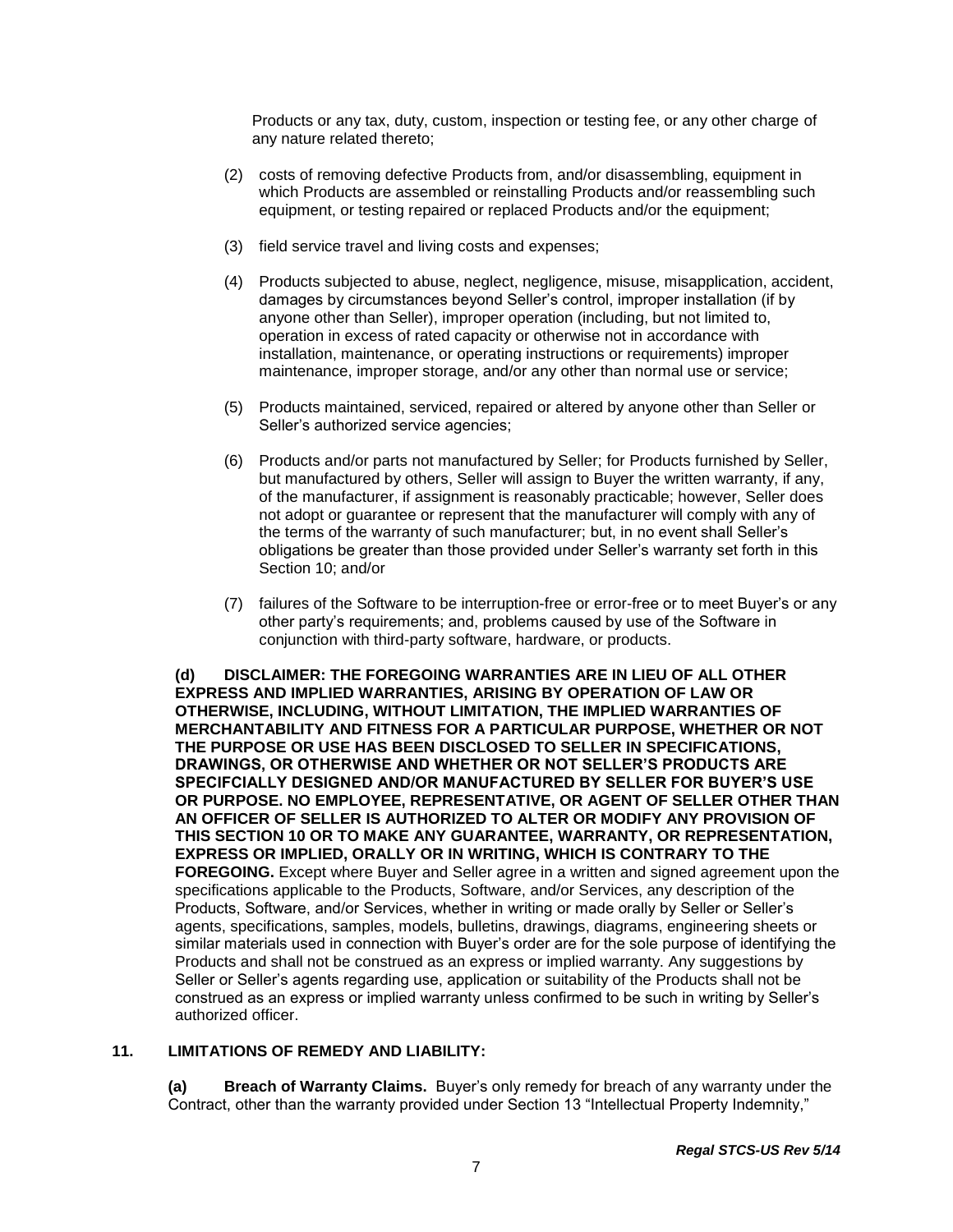shall be the applicable remedy set forth in Section 10 "Limited Warranty" above. Seller's total liability for any and all breach of warranty claims under the Contract shall not exceed the purchase price allocable to the Product, Software or Service or part thereof which gives rise to the claim.

**(b) Other Claims.** Seller's liability for any claim other than a breach of warranty claim under Section 10 "Limited Warranty," whether in contract, negligence, tort, strict liability, indemnity or otherwise for any loss or damage arising out of, connected with, or resulting from the Contract or the performance or breach thereof, or from the design, manufacture, sale, delivery, resale, repair, replacement, installation, technical direction of installation, inspection, operation or use of any Products covered by or furnished under the Contract or from Services rendered under the Contract, shall in no case (except as provided in Section 13 "Intellectual Property Indemnity") exceed five percent (5%) of the purchase price allocable to the Products or part thereof or Services giving rise to the claim.

**(c) Consequential Damage Disclaimer**. **SELLER SHALL NOT BE LIABLE FOR AND DISCLAIMS ALL CONSEQUENTIAL, INCIDENTAL, CONTINGENT, SPECIAL OR PUNITIVE DAMAGES WHATSOEVER.** Seller shall not be liable for lost profits or revenues, loss of use of the Products, Software or any related equipment or systems, cost of capital, cost of substitute products, cost of facilities or services, business interruption, downtime, shutdown, or slowdown costs, any other types of economic loss, penalties, special or punitive damages, and claims of Buyer's customers for any such damages.

**(d) Expiration of Claims.** All claims against Seller arising out of or related to the Contract or the performance or breach thereof shall expire unless made and presented to Seller in writing by Buyer before expiration of the applicable warranty period.

**(e) Precedence.** The limitations of this Section shall apply regardless of whether a claim is based in contract, tort (including negligence), warranty, strict liability, intellectual property, or otherwise, and shall take precedence over any conflicting terms and conditions, except where the limitations of liability of such conflicting terms limit Seller's liability further.

## **12. INDEMNITY:**

**(a) Third party claims.** Each of Buyer and Seller (each an "Indemnified Party" and an "Indemnifying Party") shall indemnify the other party from and against claims brought by a third party, for bodily injury or damage to the third party's tangible property, to the extent such injury and/or damage is caused by the negligence of the Indemnifying Party, provided that the Indemnified Party gives the Indemnifying Party prompt notice of any such claim and all necessary information and assistance so that the Indemnifying Party, at its option, may defend or settle such claim and the Indemnified Party does not take any adverse position in connection with such claim. In the event that the injury or damage is caused by joint or concurrent negligence of Buyer and Seller, the loss or expense shall be borne by each party in proportion to its degree of negligence. For purposes of Seller's indemnity obligations hereunder, Products shall not be considered third party property and the facility in which a Product or Software is used and/or the Services are performed shall not be considered third party property.

**(b) Indemnity by Buyer for Third Party Warranty Claims.** If Buyer supplies Products or Services to a third party, uses Products or Services at a facility owned by a third party, and/or transfers Products and/or Software to a third party, Buyer shall indemnify and defend Seller from and against any and all claims by, and liability to, any such third party in excess of the limitations set forth in Sections 10 "Limited Warranty" and 11 "Limitations of Remedy and Liabilities." For purposes of this subsection (b), "Seller" means Seller, its affiliates, suppliers, contractors, licensors and their employees.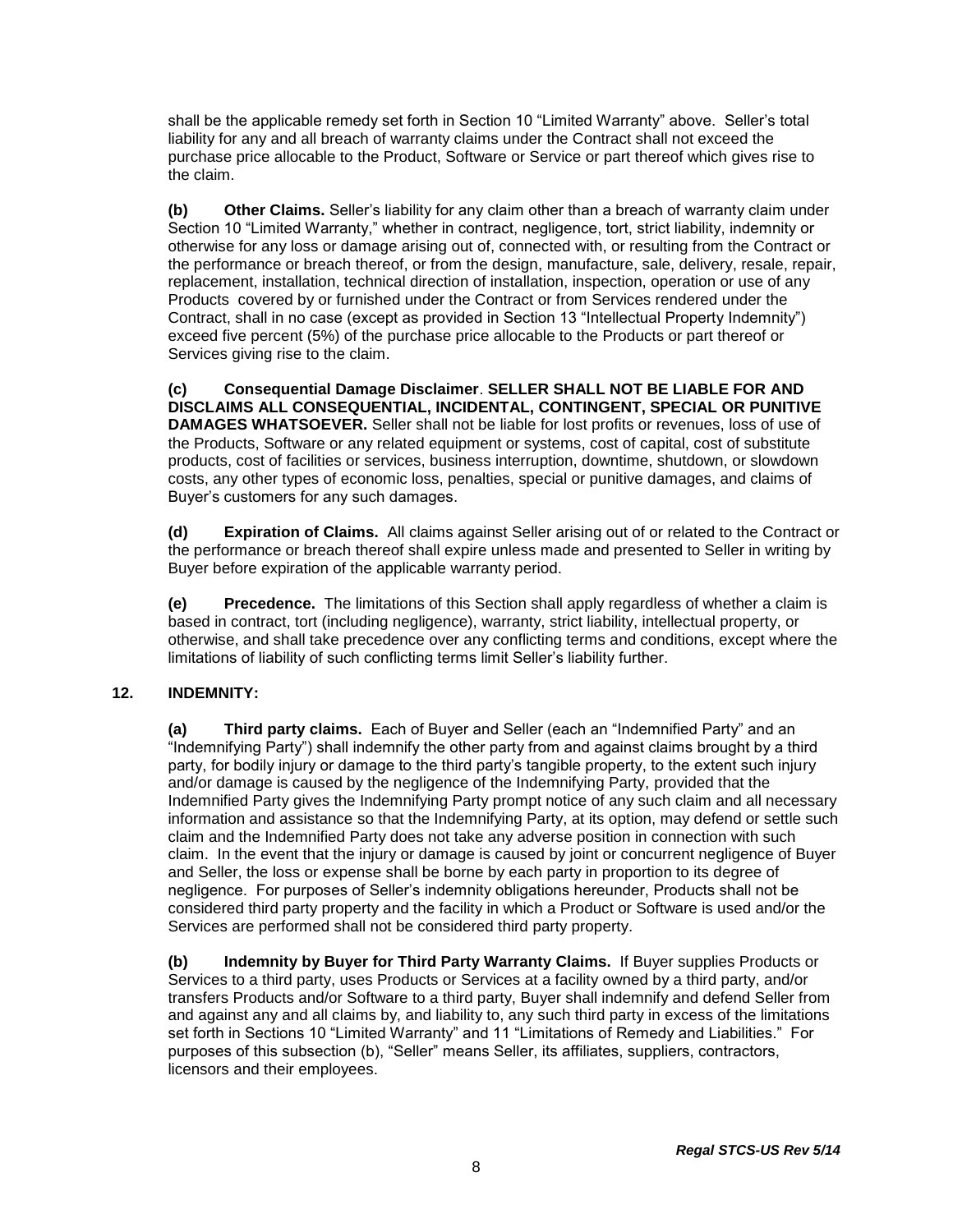**13. INTELLECTUAL PROPERTY INDEMNITY:** Seller warrants that, to the best of its knowledge, Products, Services and/or Software furnished hereunder, and any part thereof, (each a "Delivered Item") shall be delivered free of any rightful claim of any third party not affiliated with Buyer for infringement of any U.S. patent, any trademark registered in the U.S. Patent and Trademark Office and/or any copyright registered in the U.S. Copyright Office. Seller will, at its own expense, defend or settle any suits that may be instituted against Buyer for alleged infringement by the Delivered Item of any U.S. patent, any trademark registered in the U.S. Patent and Trademark Office and/or any copyright registered in the U.S. Copyright Office provided that: (a) such alleged infringement consists of the use of the Delivered Item for (i) any of the purposes for which Buyer informed Seller such Delivered Items would be used, or (ii) if Buyer did not so inform Seller, any of the purposes for which Buyer reasonably believed such Delivered Items would be used; (b) Buyer shall have made all payments for such Delivered Items then due hereunder; (c) Buyer shall give Seller immediate notice in writing of any such suit and transmit to Seller immediately upon receipt of all processes and papers served upon Buyer; (d) Buyer does not take any position adverse to Seller in connection with such claim; and (e) Buyer shall permit Seller through Seller's counsel, either in the name of Buyer or in the name of Seller, to defend such suit(s) and give all needed information, assistance and authority to enable Seller to do so.

In case of a final award of damages in any such suit, Seller will pay such award but will not be responsible for any compromise or settlement made without its written consent. In case the Delivered Item itself is in such suit held to infringe any valid patent issued in the United States and/or a trademark and/or copyright registered in the United States, and its use is enjoined, or in the event of a settlement or compromise approved by Seller which shall preclude future use of the Delivered Item, Seller shall, at its own expense and at its sole option, either: (a) procure rights to continue using such Delivered Item; (b) modify the Delivered Item to render it non-infringing; (c) replace the Delivered Item with a non-infringing Product and/or Software; or (d) refund the purchase price paid by Buyer for the Delivered Item after return of the Delivered Item to Seller (less reasonable depreciation for any period of use). Notwithstanding the foregoing, Seller shall not be held responsible for claims of infringement of any patents covering the use of the Delivered Item in combination with other goods or materials not furnished by Seller.

The foregoing states the entire liability of Seller for intellectual property infringement, and **IN NO EVENT SHALL SELLER BE LIABLE FOR CONSEQUENTIAL OR INCIDENTAL DAMAGES ATTRIBUTABLE TO AN INTELLECTUAL PROPERTY INFRINGEMENT**. Buyer, at its own expense, shall defend Seller against, and/or settle, (a) any patent, trademark, copyright or other intellectual property infringement claim pertaining to a Delivered Item furnished by Seller to Buyer manufactured in accordance with designs, drawings or other descriptions proposed or furnished by Buyer; and (b) any claim against Seller of contributory infringement resulting from the use or resale by Buyer of a Delivered Item sold hereunder. Buyer shall indemnify Seller for any award against Seller or settlement by Seller regarding any such claims and attorneys' fees and defense costs incurred in defense of such claims.

## **14. SOFTWARE LICENSE:**

**(a) License Grant:** Seller grants Buyer a nonexclusive, royalty-free, perpetual, limited license to use the Software in the U.S. and solely in conjunction with (a) the operation of the Products purchased and sold under the Contract and/or other product meeting Seller's specifications; and (b) any other purpose agreed upon in a written and signed agreement between Buyer and Seller.

**(b) Scope of License:** Upon Seller's prior written approval, Buyer may make a reasonable number of copies of Software as necessary for backup, configuration, installation, and restoration of the Products. Also upon Seller's prior written approval, Buyer may authorize a third-party contractor or service provider to exercise these rights on Buyer's behalf and for Buyer's benefit. Buyer may transfer possession of Software and its media to another party only in conjunction with the transfer of the Products on which the Software is loaded and only upon agreement of the other party to the terms and conditions of the Contract. Upon such transfer, Buyer shall destroy all Buyer's copies of Software and related documentation. All licenses and grants pursuant to the Contract shall immediately terminate once Buyer no longer rightfully owns or possesses the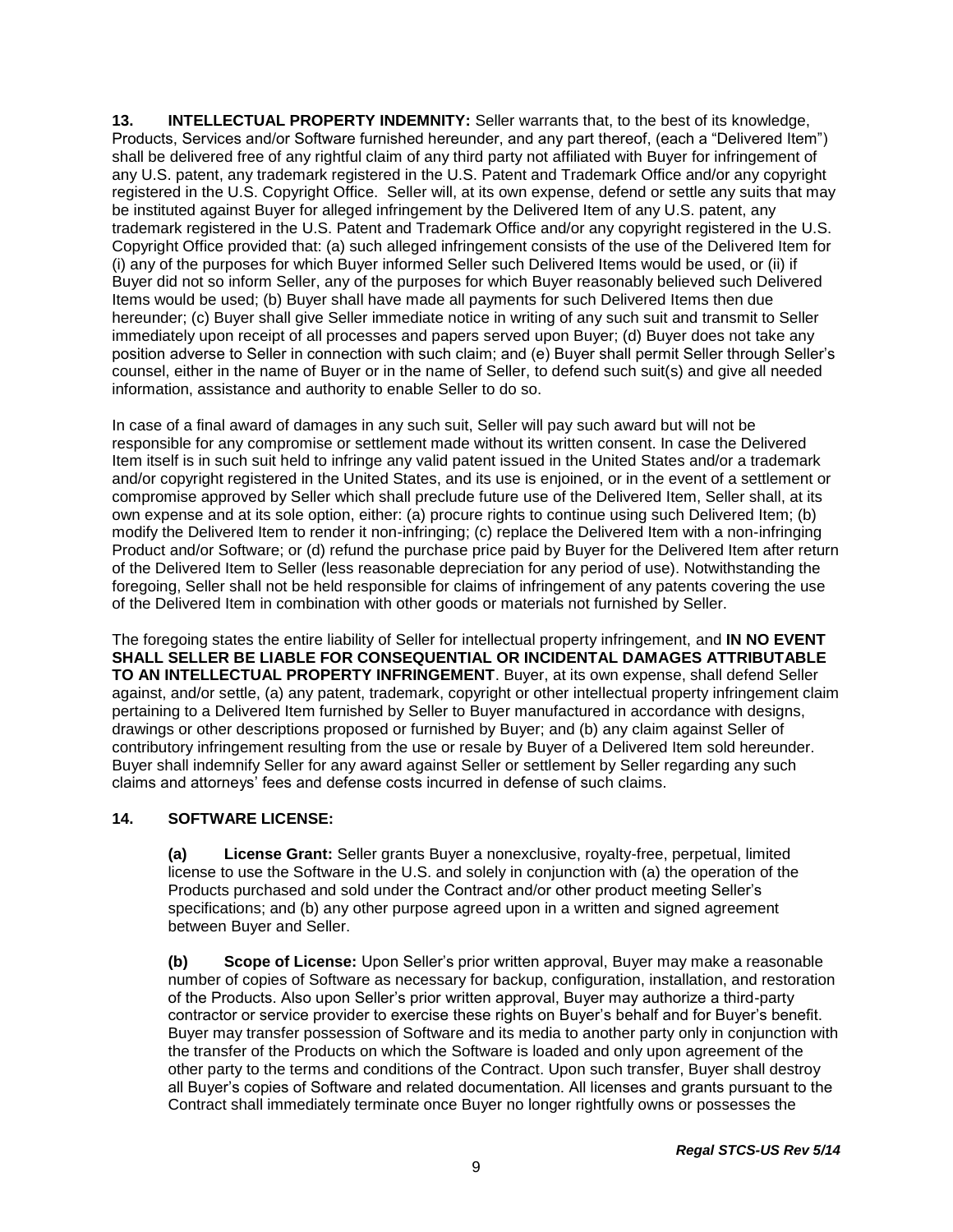Products. No other rights under this license are granted. Upon Seller's request, Buyer shall provide Seller with written notice of any such transfer providing the name, address, and contact information of the subsequent Buyer within 15 days of such transfer.

**(c) Use Restrictions:** Buyer shall not (a) copy, display, transfer, adapt, modify, or distribute in any form the Software except as set forth in the Contract or in Seller documentation provided by Seller to Buyer with the Software; (b) reverse engineer, disassemble, decompile, or otherwise translate the Software's object code, unless expressly permitted by applicable law without the possibility of contractual waiver; or (c) sublicense or lease the Software or any copy thereof except with the transfer of the Products on which the Software is loaded. Except as provided under the terms of Seller's standard escrow agreement between Seller and Buyer, if applicable, Buyer shall not to make available to any party, without prior written consent from Seller or its authorized agent, source code for the Software. Buyer shall not, directly or indirectly, export or reexport, or knowingly permit the export or re-export of, the Products, or any technical information about the Products, to any country for which the United States Export Administration Act, any regulation thereunder, or any similar United States law or regulation, requires an export license or other United States Government approval, unless Buyer obtains the appropriate export license and obtains written approval from Seller.

**(d) Maintenance and Support:** Seller may offer to Buyer the option to purchase from Seller annual Software maintenance and support services under the terms and conditions of Seller's then-standard maintenance and support agreement. Buyer may renew this maintenance term at Seller's then-current maintenance rates. In the event Buyer purchases additional Software licenses, maintenance fees for such licenses shall be prorated to be coterminous with Buyer's existing maintenance period. In no event shall Seller be responsible for providing maintenance services for a period during which maintenance coverage is lapsed.

**15. SECURITY AGREEMENT AND FINANCING STATEMENTS:** As security for payment of the purchase price under the Contract, Buyer hereby irrevocably grants Seller a security interest in the Products purchased by Buyer, together with all accessories, attachments and replacement parts and all substitutions, replacements and proceeds thereof to secure payment of the purchase price and of all monies which may be due under the Contract. Buyer hereby authorizes Seller to file all financing statements, any amendments and continuations thereof, or any other documents necessary or reasonably required, for the perfection and protection of a security interest under applicable law, and to deliver notice to prior holders of security interests, of Seller's security interest in the Products to protect its interest.

**16. INSURANCE:** Until payment in full of the purchase price, Buyer shall maintain insurance covering all Products sold by Seller to Buyer in such amounts and against such risks as is customary by companies engaged in the same or similar business and similarly located, and shall, upon Seller's request, furnish evidence of such insurance satisfactory to Seller.

**17. DRAWINGS; OTHER DESIGN DATA:** All specifications, drawings, designs, data, information, ideas, methods, product samples, tools, gages, dies, fixtures, patterns and/or inventions made, conceived, developed or acquired by Seller in connection with procuring and/or executing the Contract will vest in and inure to Seller's sole benefit notwithstanding any charges therefor which may have been or may be imposed by Seller on Buyer. Buyer shall not give, loan, exhibit, sell or transfer to any person who is not a Buyer employee and authorized to receive such information, or to any organization or entity, any drawing, photograph, specification or product sample furnished by Seller or reproduction thereof which may enable such person, organization or entity to furnish similar products or parts therefor.

**18. RETURN OF PRODUCTS:** No Product or part shall be returned to Seller without written authorization and shipping instructions first having been obtained from Seller.

**19 ASSIGNMENT AND SUBCONTRACTING:** None of Buyer's rights under the Contract shall be assigned by Buyer to any other person, whether by operation of law or otherwise, without Seller's prior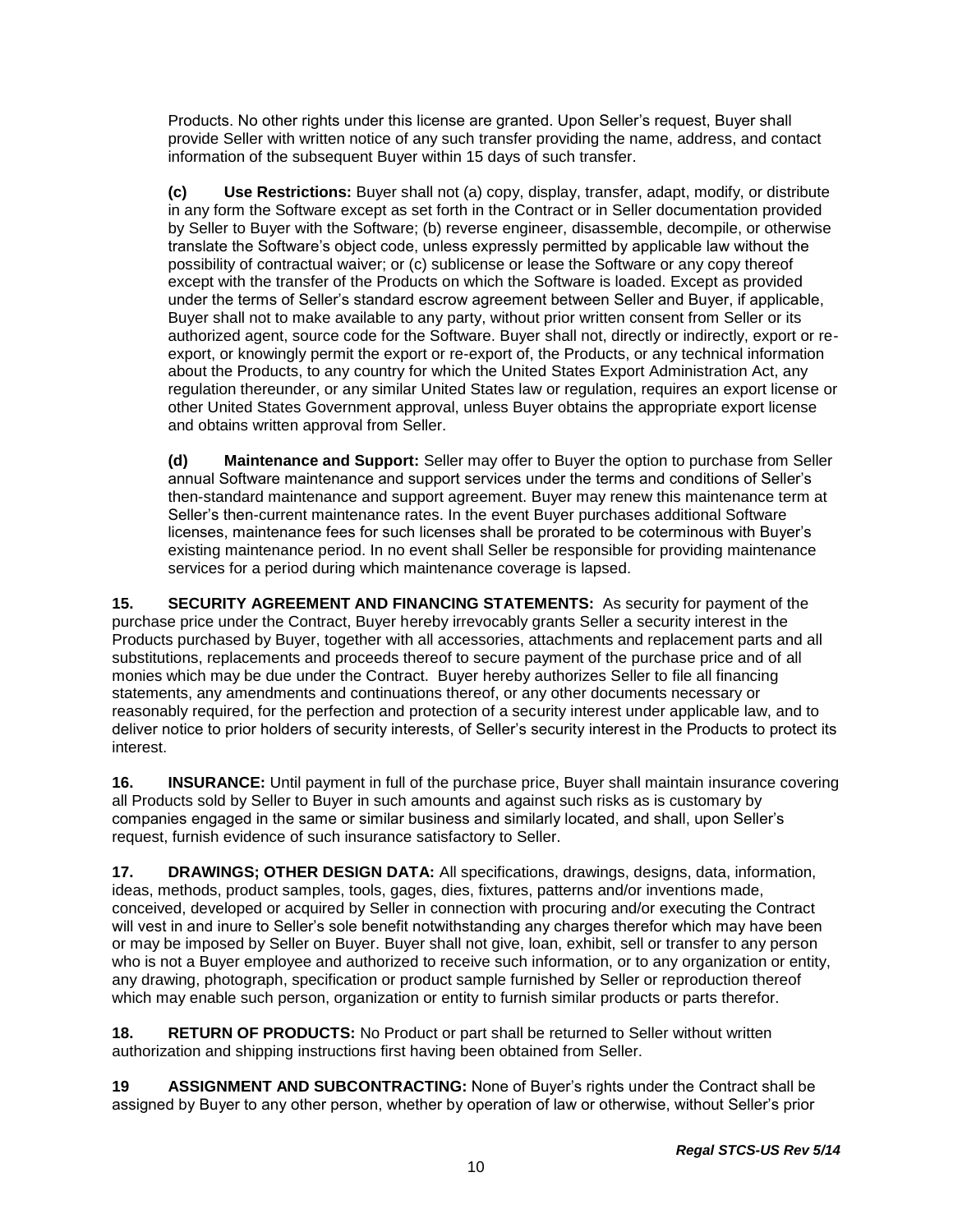written approval. Seller may, without the necessity of obtaining Buyer's prior written consent, assign the Contract or subcontract the production of all or any portion of the Products and/or performance of the Services.

**20. CANCELLATION:** No purchase order submitted to Seller may be cancelled by Buyer without the prior written consent of Seller, which consent will at all times be conditioned on Buyer's agreement to pay Seller's cancellation charge. For a finished Product that, in Seller's judgment, is readily resalable to others, the cancellation charge shall be 15% of the invoice price of the Product. For all other cancellations, the cancellation charge shall amount to all cost and expenses incurred by Seller and arising out of or in connection with Buyer's purchase order plus reasonable profit. In no event shall the cancellation charge be less than 10% of the invoice price of the Product or more than the invoice price.

**21. HIGH RISK APPLICATION USE DISCLAIMER:** PRODUCTS AND SERVICES SOLD BY SELLER ARE NOT INTENDED FOR USE IN CONNECTION WITH ANY NUCLEAR FACILITY OR ACTIVITY, CRITICAL SAFETY SYSTEM, MEDICAL DEVICE, MILITARY DEVICE, SATELLITE, AVIATION EQUIPMENT, AIR TRAFFIC CONTROL EQUIPMENT, OR OTHER HIGH RISK APPLICATIONS (COLLECTIVELY, "HIGH RISK APPLICATIONS"). SELLER SHALL NOT USE OR PERMIT OTHERS TO USE PRODUCTS OR SERVICES FOR SUCH HIGH RISK APPLICATIONS WITHOUT SELLER'S PRIOR WRITTEN CONSENT. IF SO USED WITHOUT SELLER'S PRIOR WRITTEN CONSENT, SELLER DISCLAIMS ALL LIABILITY FOR ANY DAMAGE, INJURY OR CONTAMINATION, AND BUYER SHALL INDEMNIFY AND HOLD SELLER, ITS OFFICERS, AGENTS, EMPLOYEES, SUCCESSORS, ASSIGNS AND CUSTOMERS HARMLESS FROM AND AGAINST ANY AND ALL SSUCH LIABILITY. SELLER'S CONSENT, IF ANY, WILL BE CONDITIONED UPON ADDITIONAL TERMS AND CONDITIONS ACCEPTABLE TO SELLER.

**22. GOVERNING LAW; VENUE:** These Terms and Conditions and the Contract shall be governed by and construed in accordance with the laws of the State of Wisconsin. Seller and Buyer irrevocably submit to the exclusive jurisdiction of the state courts located in Rock County, State of Wisconsin and the federal courts located in the State of Wisconsin, and Seller and Buyer waive any objection to venue or *forum non conveniens,* for the resolution of any dispute relating to these Terms and Conditions or the Contract. The rights and obligations of Seller and Buyer shall not be governed by the provisions of the United Nations Convention on Contracts for the Internal Sale of Goods.

**23. EXPORT/IMPORT:** Buyer shall comply, in the receipt and use of the Products and the Software, with all applicable import and export control laws, regulations, orders and requirements of the jurisdictions in which the Seller and Buyer are established or from which Products and Software are provided. Buyer shall not transfer, release, import, or export Products and/or or Software in violation of such applicable laws, regulations or other legal requirements. Buyer shall provide a completed end-user certification in a form satisfactory to Seller upon Seller's request.

**24. ATTORNEYS' FEES:** Buyer agrees to pay all of Seller's costs and expenses of collection and related litigation, including but not limited to attorneys' fees and costs.

**25. SALVATORY CLAUSE:** The invalidity, in whole or in part, of any of the provisions of these Terms and Conditions, shall not affect the enforceability of any of the other provisions thereof.

**26. APPLICABILITY**: These Terms and Conditions as stated herein are applicable as of the date of this printing and until such time as changed by Seller.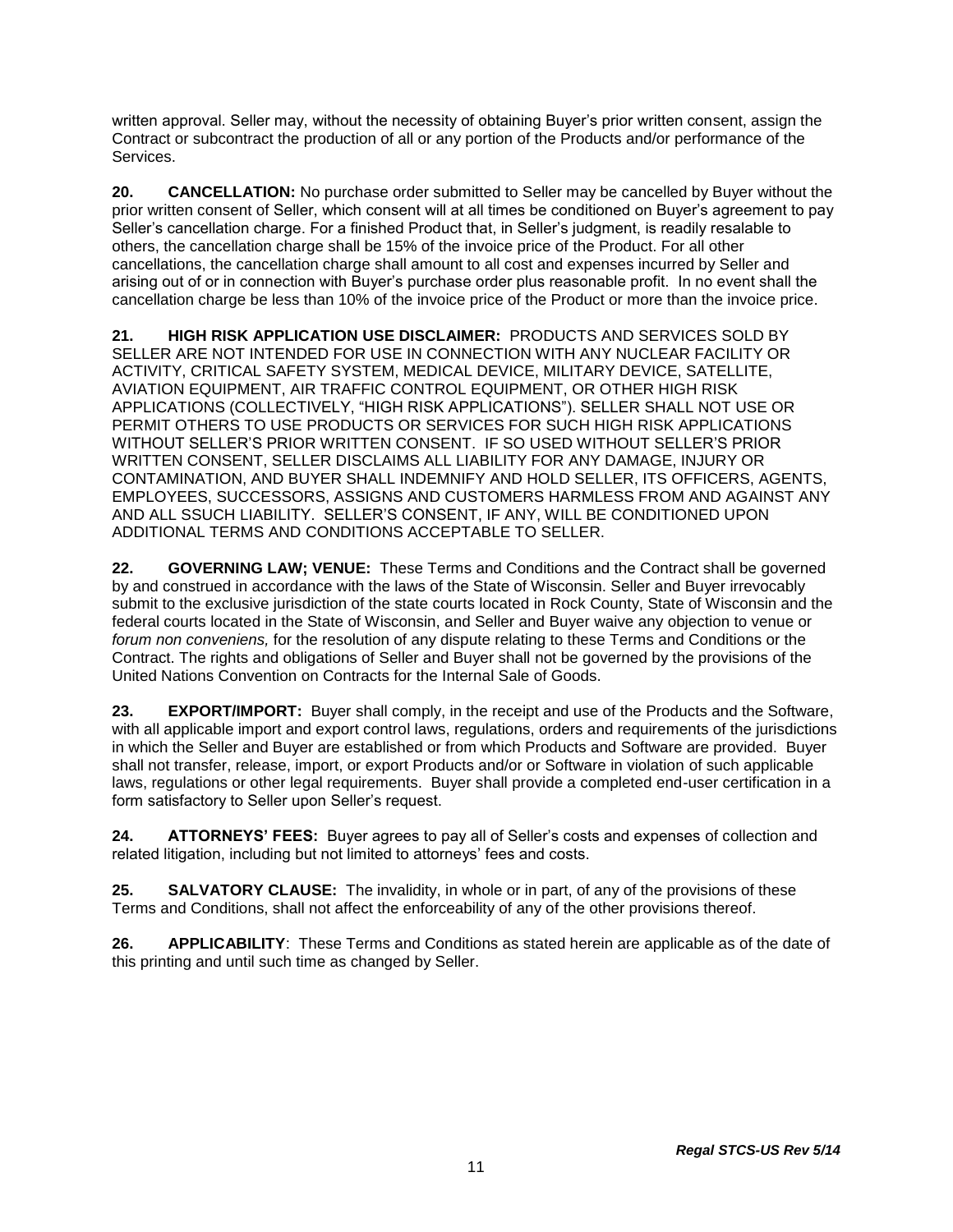### **TERMS AND CONDITIONS OF SALE SUPPLEMENT A Terms of Payment -- Exceptions**

In accordance with section 7(f) "Exceptions," the following sets forth substitute language for Section 7(a) "Terms" for certain business units as follows:

| Regal<br>business unit: | Substitute subsection 7(a) with the following: |
|-------------------------|------------------------------------------------|
| Unico, Inc.             | (a) Terms. [As provided by Unico.]             |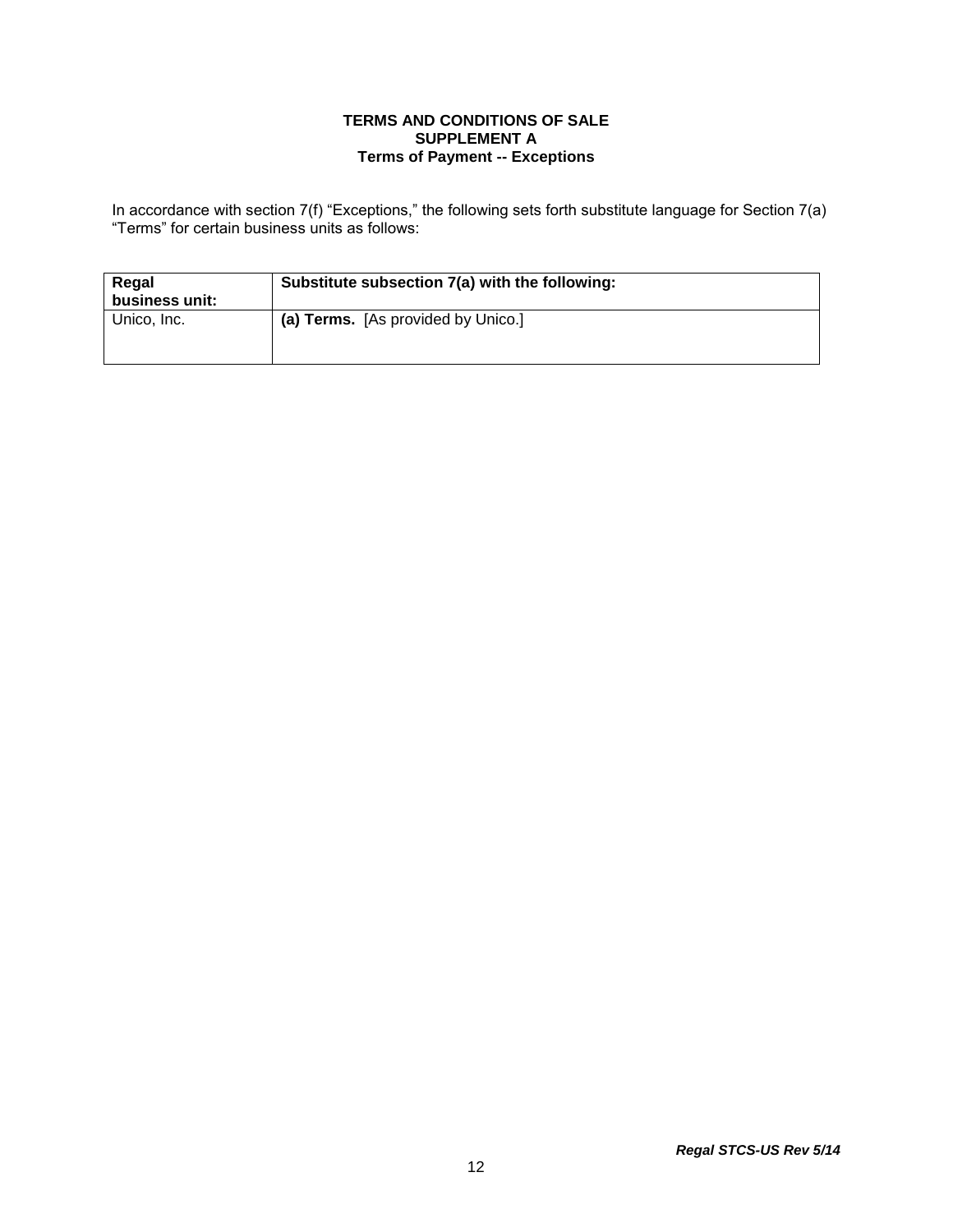### **TERMS AND CONDITIONS OF SALE SUPPLEMENT B Limited Warranty -- Exceptions**

The following table sets forth substitute language for Section 10(a) (1) "Products" applicable to certain Products of certain business units.

| <b>Regal entity and</b><br>business unit:                       | If Products are:*                                                                           | Substitute Section 10(a)(1) with the following:                                                                                                                                                                                                                                                                                                                                                                                                                                                                                |
|-----------------------------------------------------------------|---------------------------------------------------------------------------------------------|--------------------------------------------------------------------------------------------------------------------------------------------------------------------------------------------------------------------------------------------------------------------------------------------------------------------------------------------------------------------------------------------------------------------------------------------------------------------------------------------------------------------------------|
| Regal Beloit America,<br>Inc.,<br><b>Marathon Generators</b>    | standby generators                                                                          | Seller warrants that the Products shall be<br>delivered free from defects in material,<br>workmanship and title and shall conform to<br>Seller's written specification agreed upon by Buyer<br>and Seller in a written and signed agreement, if<br>applicable, for the Products. This warranty shall<br>expire twenty-four (24) months from first use of the<br>Product, thirty (30) months from date of<br>manufacture of the Product, or upon one thousand<br>(1000) hours in use of the Product, whichever<br>occurs first. |
| <b>Regal Beloit America,</b><br>Inc.,<br><b>Marathon Motors</b> | Blue Chip® Severe Duty<br><b>Explosion Proof and EPAct</b><br>compliant motors              | Seller warrants that the Products shall be<br>delivered free from defects in material,<br>workmanship and title and shall conform to<br>Seller's written specification agreed upon by Buyer<br>and Seller in a written and signed agreement, if<br>applicable, for the Products. This warranty shall<br>expire twenty-four (24) months from first use of the<br>Product or thirty (30) months from date of<br>manufacture of the Product, whichever occurs<br>first.                                                           |
| Regal Beloit America,<br>Inc.,<br><b>Marathon Motors</b>        | Blue Max®, Black Max®,<br>microMAX <sup>™</sup> Inverter Duty<br>motors and all XRI® motors | Seller warrants that the Products shall be<br>delivered free from defects in material,<br>workmanship and title and shall conform to<br>Seller's written specification agreed upon by Buyer<br>and Seller in a written and signed agreement, if<br>applicable, for the Products. This warranty shall<br>expire thirty-six (36) months from first use of the<br>Product or forty (42) months from date of<br>manufacture of the Product, whichever occurs<br>first.                                                             |
| Regal Beloit America,<br>Inc.,<br><b>Marathon Motors</b>        | U-Frame Automotive Duty<br>and IEEE-841 motors                                              | Seller warrants that the Products shall be<br>delivered free from defects in material,<br>workmanship and title and shall conform to<br>Seller's written specification agreed upon by Buyer<br>and Seller in a written and signed agreement, if<br>applicable, for the Products. This warranty shall<br>expire sixty (60) months from first use of the<br>Product or sixty-six (66) months from date of<br>manufacture of the Product, whichever occurs<br>first.                                                              |
| Regal Beloit America,<br>Inc.<br>Leeson                         | EPACT motors ("G"<br>prefix)                                                                | Seller warrants that the Products shall be<br>delivered free from defects in material,<br>workmanship and title and shall conform to<br>Seller's written specification agreed upon by Buyer<br>and Seller in a written and signed agreement, if                                                                                                                                                                                                                                                                                |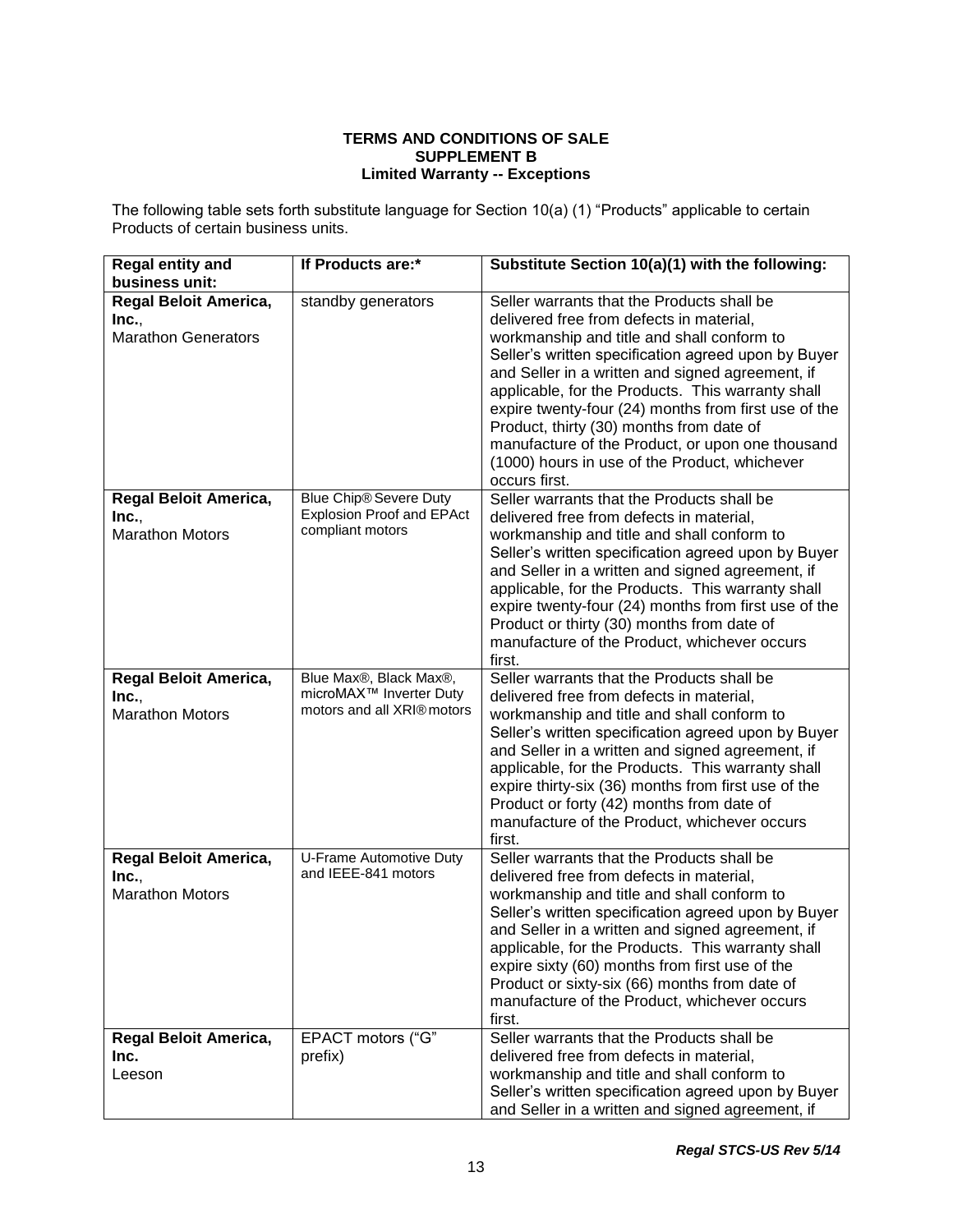|                                                                                                                                           |                                                                                                                                            | applicable, for the Products. This warranty shall<br>expire twenty-four (24) months from first use of the<br>Product or thirty (30) months from date of<br>manufacture of the Product, whichever occurs<br>first.                                                                                                                                                                                                                                                                    |
|-------------------------------------------------------------------------------------------------------------------------------------------|--------------------------------------------------------------------------------------------------------------------------------------------|--------------------------------------------------------------------------------------------------------------------------------------------------------------------------------------------------------------------------------------------------------------------------------------------------------------------------------------------------------------------------------------------------------------------------------------------------------------------------------------|
| Regal Beloit America,<br>Inc.,<br>Leeson                                                                                                  | <b>Wattsaver Premium</b><br>Efficiency three phase<br>motors and<br>Speedmaster Inverter-<br>Duty motors                                   | Seller warrants that the Products shall be<br>delivered free from defects in material,<br>workmanship and title and shall conform to<br>Seller's written specification agreed upon by Buyer<br>and Seller in a written and signed agreement, if<br>applicable, for the Products. This warranty shall<br>expire thirty-six (36) months from first use of the<br>Product or forty-two (42) months from date of<br>manufacture of the Product, whichever occurs<br>first.               |
| Regal Beloit America,<br>Inc.,<br>Leeson                                                                                                  | motor brakes provided<br>as coupler brakes, brake<br>kits, or as part of brake<br>motors                                                   | For Products furnished by Seller, but<br>manufactured by others, Seller will assign to Buyer<br>the written warranty, if any, of the manufacturer, if<br>assignment is reasonably practicable. However,<br>Seller does not adopt or guarantee or represent<br>that the manufacturer will comply with any of the<br>terms of the warranty of such manufacturer.                                                                                                                       |
| Regal Beloit America,<br>Inc.,<br>Genteq Hermetic                                                                                         | Partial Motors (a "Partial<br>Motor" is a motor that, at<br>time of sale, is a new<br>electric motor less a<br>main frame or end<br>frame) | Seller warrants that the Products shall be<br>delivered free from defects in material,<br>workmanship and title and shall conform to<br>Seller's written specification agreed upon by Buyer<br>and Seller in a written and signed agreement, if<br>applicable, for the Products. This warranty shall<br>expire the date that Buyer completes assembly of<br>the Product in Buyer's unit or twelve (12) months<br>from date of manufacture of the Product,<br>whichever occurs first. |
| Regal Beloit America,<br>Inc.,<br>Durst, Mastergear,<br>Grove Gear, Velvet<br><b>Drive</b><br>Transmissions/Industrial;<br>Hub City, Inc. | <b>All Products</b>                                                                                                                        | Seller warrants that the Products shall be<br>delivered free from defects in material,<br>workmanship and title and shall conform to<br>Seller's written specification agreed upon by Buyer<br>and Seller in a written and signed agreement, if<br>applicable, for the Products. This warranty shall<br>expire twelve (12) months from date of shipment<br>of the Product.                                                                                                           |
| Regal Beloit America,<br>Inc.,<br><b>Velvet Drive</b><br><b>Transmissions/Marine</b>                                                      |                                                                                                                                            | Seller warrants that the Products shall be<br>delivered free from defects in material,<br>workmanship and title and shall conform to<br>Seller's specification agreed upon in a written and<br>signed agreement by Buyer and Seller, if<br>applicable, for the Products. This warranty shall<br>expire twelve (12) months from first use of the<br>Product or twenty-four (24) months from date of<br>shipment of the Product, whichever occurs first.                               |
| Regal Beloit America,<br>Inc.<br>Milwaukee Gear                                                                                           | <b>All Products</b>                                                                                                                        | Seller warrants that the Products shall be<br>delivered free from defects in material,<br>workmanship and title and shall conform to<br>Seller's written specification agreed upon by Buyer<br>and Seller in a written and signed agreement, if<br>applicable, for the Products. This warranty shall<br>expire three (3) months from date of manufacture                                                                                                                             |